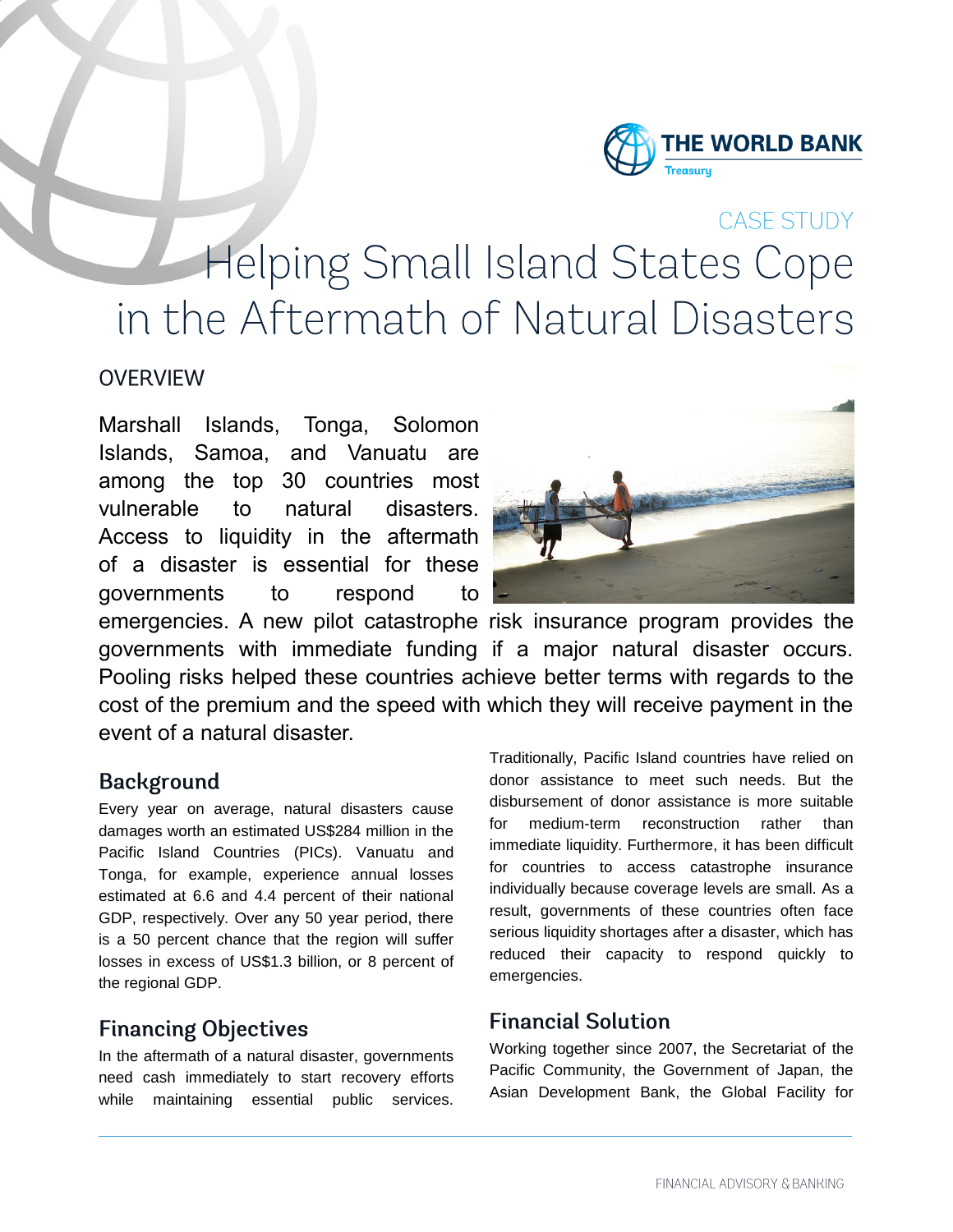Disaster Reduction and Recovery, and the World Bank are helping the Pacific Island countries increase financial resilience to natural and climaterelated disasters through the Pacific Catastrophe Risk Assessment and Financing Initiative (PCRAFI) and the Pacific Disaster Risk Financing and Insurance Program (PDRFI). A key component of the program is a catastrophe risk insurance pilot operation that is designed to cover a portion of each participating country's fiscal exposure by providing the country with immediate liquidity in the event of a major natural catastrophe.

Marshall Islands, Tonga, Solomon Islands, Samoa, and Vanuatu are participating in the 2012-2014 pilot program. The World Bank provided technical assistance to the countries to help develop the disaster risk insurance policies, acted as an intermediary between the Pacific Island Countries and four reinsurance companies, and placed the country-specific catastrophe risk policies on the international reinsurance market as a single, well diversified portfolio. The Government of Japan financed the premium.

The Program provides an aggregate cover of a maximum of US\$45 million to the participating countries. Payouts will be triggered by the impact of an earthquake, tropical cyclone or tsunami (estimated by an independent model) after the occurrence of any such event. The affected country or countries will receive funds within two to three weeks.

#### **Outcome**

This is the first-ever capital markets insurance transaction covering tsunamis. Consolidating the individual country risks and presenting a diversified pool of risks to the market helped the countries achieve better terms with regards to the cost of the premium and the speed with which the affected countries will receive payment in the event of a natural disaster. In facing the World Bank, rather than the private sector, the countries involved reduced counterparty credit risk. The pilot has also helped build capacity in the countries to eventually enter into financial contracts for catastrophe risk transfer on their own.

#### How does the Pacific Catastrophe Risk Insurance Pilot work?

- 1. Each government signs a derivative contract with the World Bank based on the ISDA framework.
- 2. Premiums are paid periodically to the World Bank.
- 3. The World Bank enters into a mirroring agreement with market counterparties, paying periodic premiums.
- 4. In case of a natural disaster, the claim can be initiated in two ways: a) the affected government sends a notification to the World Bank; b) the Bank by itself notifies/sends a request to the calculation agent to produce a calculation report.
- 5. The calculation agent delivers a calculation report to all actors, specifying whether the event has triggered a payout and the amount of the payout, which is based on the severity of the event.
- 6. The market counterparties deliver the payout to the World Bank based on the calculation report.
- 7. The World Bank delivers the payout to the affected government.

See Figure 1 for more details.